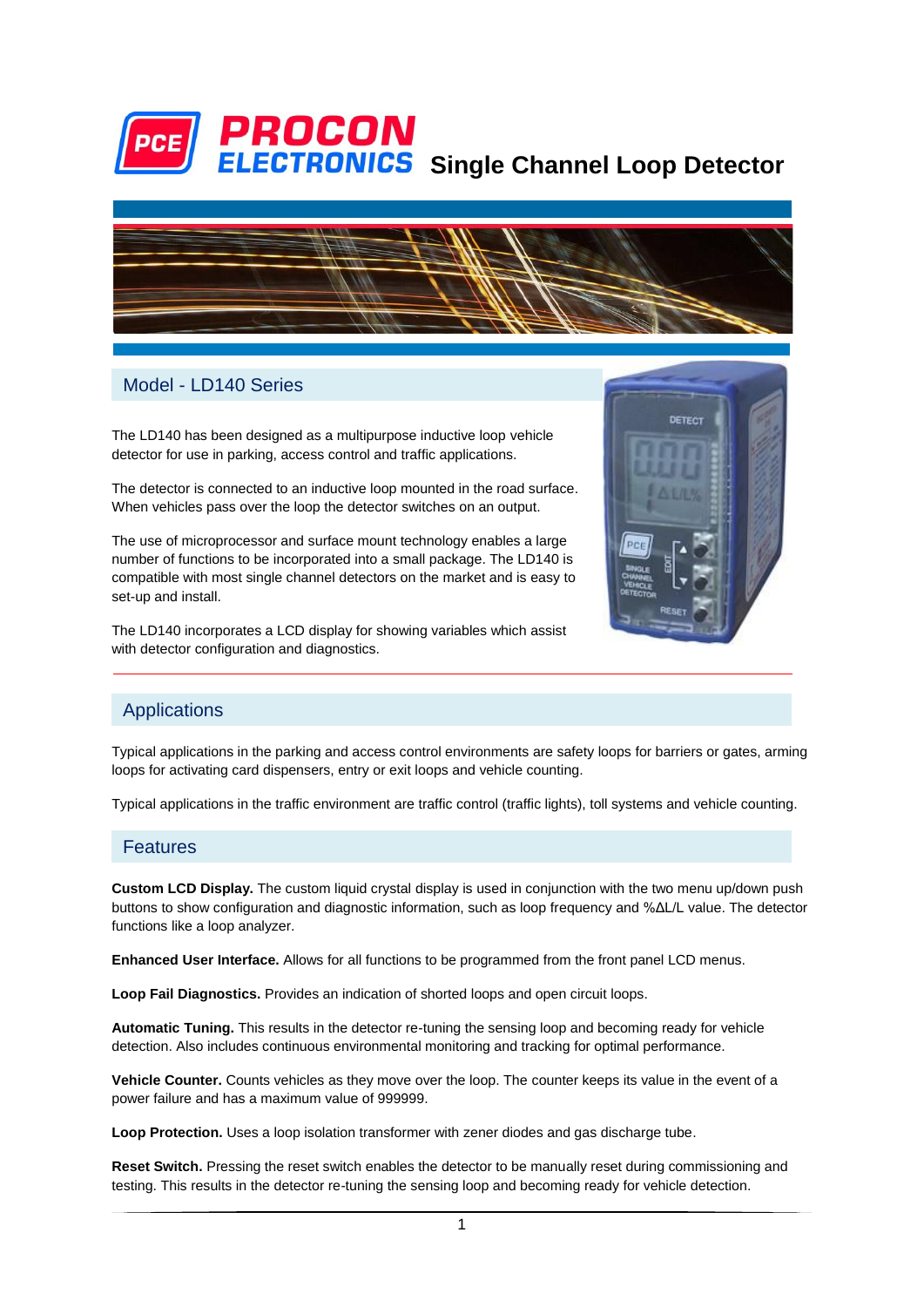### Programmable Features

- Selectable Detect Sensitivity
- Automatic Sensitivity Boost Option
- Filter Timer & Extend Timer
- Selectable Pulse Time
- Relay 2 Mode Pulse on detect, pulse on undetect, presence or loop fault
- Presence Mode Permanent or limited.
- Selectable Fail Safe/ Fail Secure operation
- Adjustable loop frequency
- Power fail memory

## Technical Specifications

| Power supply                  | 200 - 260VAC 50Hz 1.5VA<br><b>LD140</b>                              |
|-------------------------------|----------------------------------------------------------------------|
|                               | 100 - 120VAC 60Hz 1.5VA<br><b>LD141</b>                              |
|                               | <b>LD142</b><br>11 - 26VAC/DC 50/60Hz 60mA max.                      |
| <b>Presence Relay 1</b>       | Change over contact 0.5A/220VAC<br>(Fail Safe - normally energized)  |
|                               | (Fail Secure - normally denergised)                                  |
| <b>Pulse Relay 2</b>          | Change over contact 0.5A/220VAC                                      |
|                               | (Pulse on detect - normally denergised)                              |
|                               | (Pulse on undetect - normally denergised)                            |
|                               | (Presence mode - normally denergised)                                |
|                               | (Loop fault mode - normally energised)                               |
|                               | (Detect on STOP mode - normally denergised)                          |
| <b>Response time</b>          | Default approximately 120ms after vehicle enters loop.               |
|                               | Adjustable 50ms to 9.00 seconds                                      |
| <b>Indicators</b>             | LED indicators show: Detect state.                                   |
| Detector tuning range         | $15 - 1500$ uH                                                       |
| <b>Loop Frequency</b>         | Approx. 23 - 130KHz                                                  |
| <b>Power Fail Memory</b>      | 20 Seconds                                                           |
| <b>Environmental tracking</b> | Automatic Compensation                                               |
| <b>Protection</b>             | Loop isolation transformer with zener diodes and gas discharge tube. |
| <b>Connector</b>              | 11 Pin Connector on rear of unit.                                    |
| <b>Dimensions</b>             | 80mm (height) X 40mm (width) X 79mm (Depth excl. connector).         |
| <b>Operating Temperature</b>  | -20 $^{\circ}$ C to +70 $^{\circ}$ C                                 |
| <b>Storage Temperature</b>    | -40 $^{\circ}$ C to +85 $^{\circ}$ C                                 |

**Note:** This device has not been calibrated. The readings on the LCD display are for diagnostic purposes only.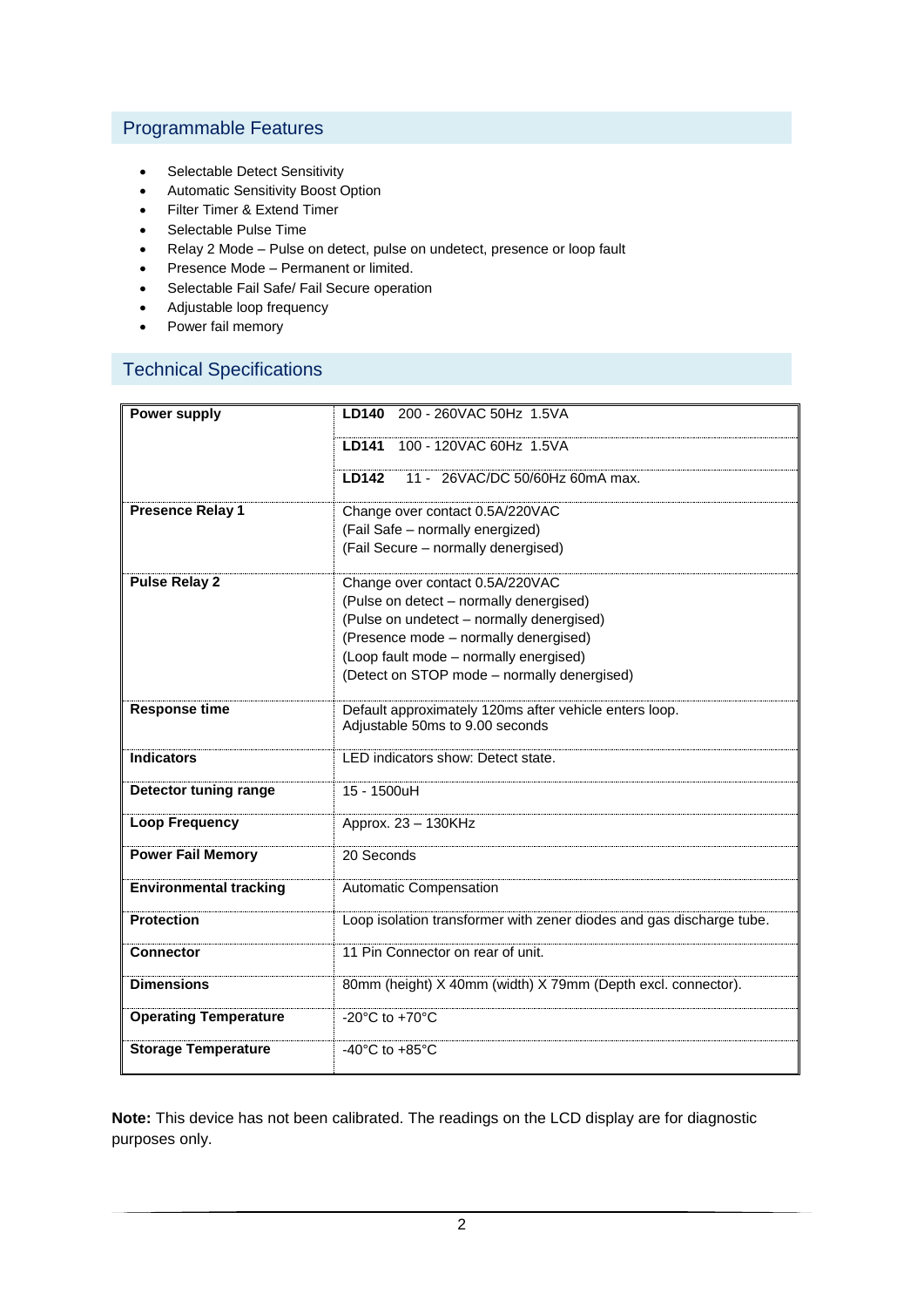#### **Indicators**

**Detect Indicator.** This LED Indicator is illuminated when there is a vehicle over the loop or the loop is faulty. This LED can also be used to determine the loop frequency. On reset, count the number of times the LED flashes. Multiply this number by 10KHz.If the LED flashes 6 times, then the loop frequency is between 60KHz and 70KHz.

# Relay Functionality

| <b>RELAYS</b>                                  |     | <b>VEHICLE</b><br><b>PRESENT</b> | <b>NO VEHICLE</b> | <b>LOOP FAULTY</b> | <b>NO POWER</b> |
|------------------------------------------------|-----|----------------------------------|-------------------|--------------------|-----------------|
| <b>PRESENCE RELAY 1</b>                        | N/O | <b>CLOSED</b>                    | <b>OPEN</b>       | <b>CLOSED</b>      | <b>CLOSED</b>   |
| (Fail Safe - SAF)                              | N/C | <b>OPEN</b>                      | <b>CLOSED</b>     | <b>OPEN</b>        | <b>OPEN</b>     |
| <b>PRESENCE RELAY 1</b>                        | N/O | <b>OPEN</b>                      | <b>CLOSED</b>     | <b>OPEN</b>        | <b>CLOSED</b>   |
| (Fail Secure - SEC)                            | N/C | <b>CLOSED</b>                    | <b>OPEN</b>       | <b>CLOSED</b>      | <b>OPEN</b>     |
|                                                |     |                                  |                   |                    |                 |
| <b>PULSE RELAY 2</b><br>(Pulse On Detect - ON) | N/O | <b>PULSE CLOSED</b>              | <b>OPEN</b>       | <b>OPEN</b>        | <b>OPEN</b>     |
|                                                | N/C | <b>PULSE OPEN</b>                | <b>CLOSED</b>     | <b>CLOSED</b>      | <b>CLOSED</b>   |
| <b>PULSE RELAY 2</b>                           | N/O | <b>PULSE CLOSED</b>              | <b>OPEN</b>       | <b>OPEN</b>        | <b>OPEN</b>     |
| (Pulse On UnDetect -<br>OFF)                   | N/C | <b>PULSE OPEN</b>                | <b>CLOSED</b>     | <b>CLOSED</b>      | <b>CLOSED</b>   |
| <b>PULSE RELAY 2</b>                           | N/O | <b>CLOSED</b>                    | <b>OPEN</b>       | <b>OPEN</b>        | <b>OPEN</b>     |
| (Presence - Det & doS)                         | N/C | <b>OPEN</b>                      | <b>CLOSED</b>     | <b>CLOSED</b>      | <b>CLOSED</b>   |
| <b>PULSE RELAY 2</b><br>(Fault-FLT)            | N/O | <b>CLOSED</b>                    | <b>CLOSED</b>     | <b>OPEN</b>        | <b>OPEN</b>     |
|                                                | N/C | <b>OPEN</b>                      | <b>OPEN</b>       | <b>CLOSED</b>      | <b>CLOSED</b>   |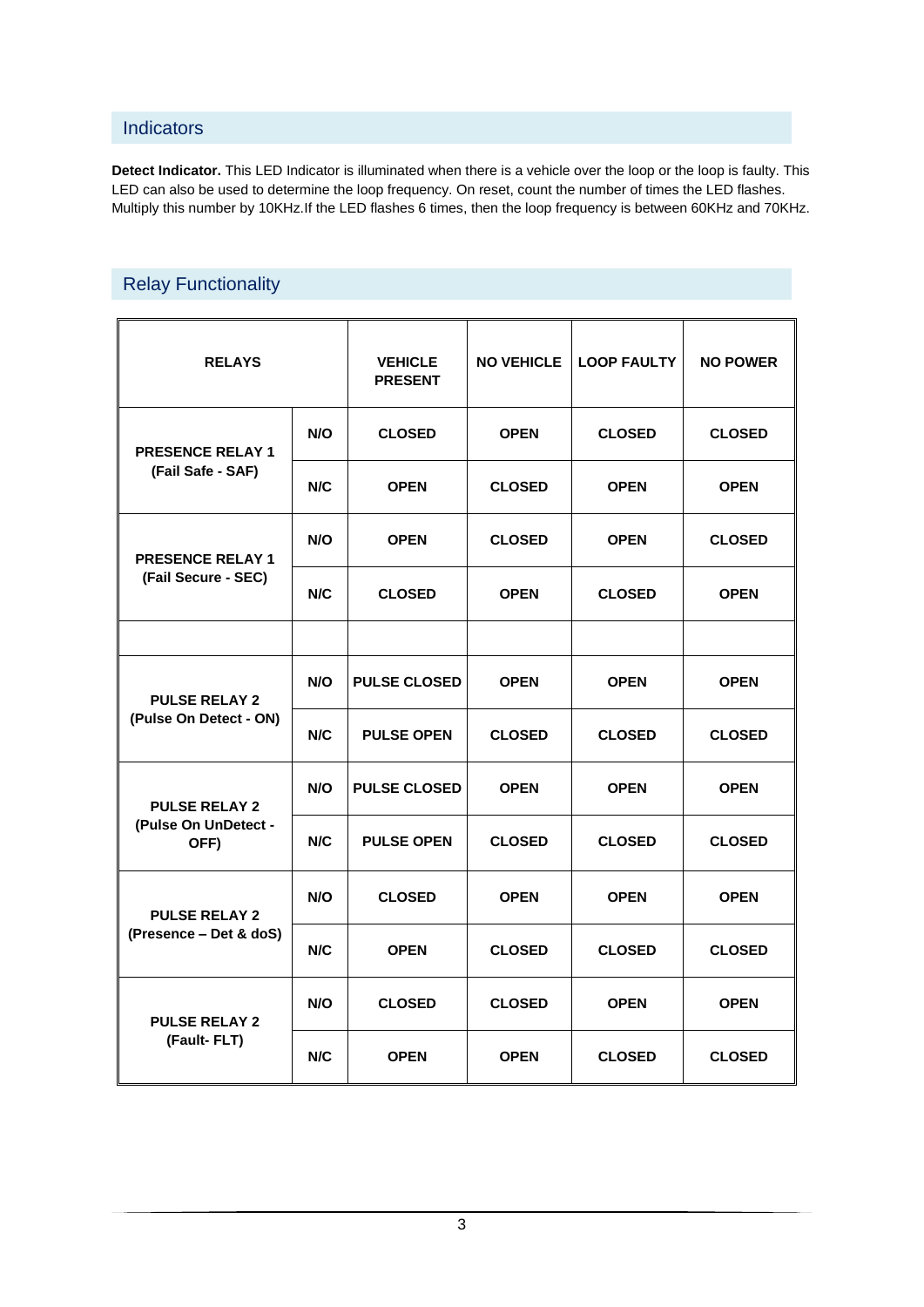#### Front Panel Controls

**Front Panel Display and Controls.** The drawing below shows the LCD display and the three push buttons.



**Menu push button switches.** Pressing the up or down push button switches allows the operator to navigate through the menu on the LCD display. If both buttons are pressed at the same time, and if the menu is showing a configurable parameter, then the LD140 will enter Edit mode. The up/down push buttons are then used to select the desired value. Pressing the two buttons at the same time again will save the settings and exit Edit mode.

**Display Function Number.** This number shows which parameter is being currently displayed. The number changes as the up/down push buttons are pressed.

**Display Parameter.** This is the variable for the currently selected function.

**Factory Default Parameters.** To load the factory default settings press the up and down buttons together and while holding them in, press the reset button. Release the reset button and after 5 seconds release the up and down buttons.

#### **Functions**

**Reset or Power Up.** When the LD140 is reset the detector will begin to tune to the loop. Whilst this is being done the LCD displays the following startup information.



LD140

1.0

First Startup Display Function 1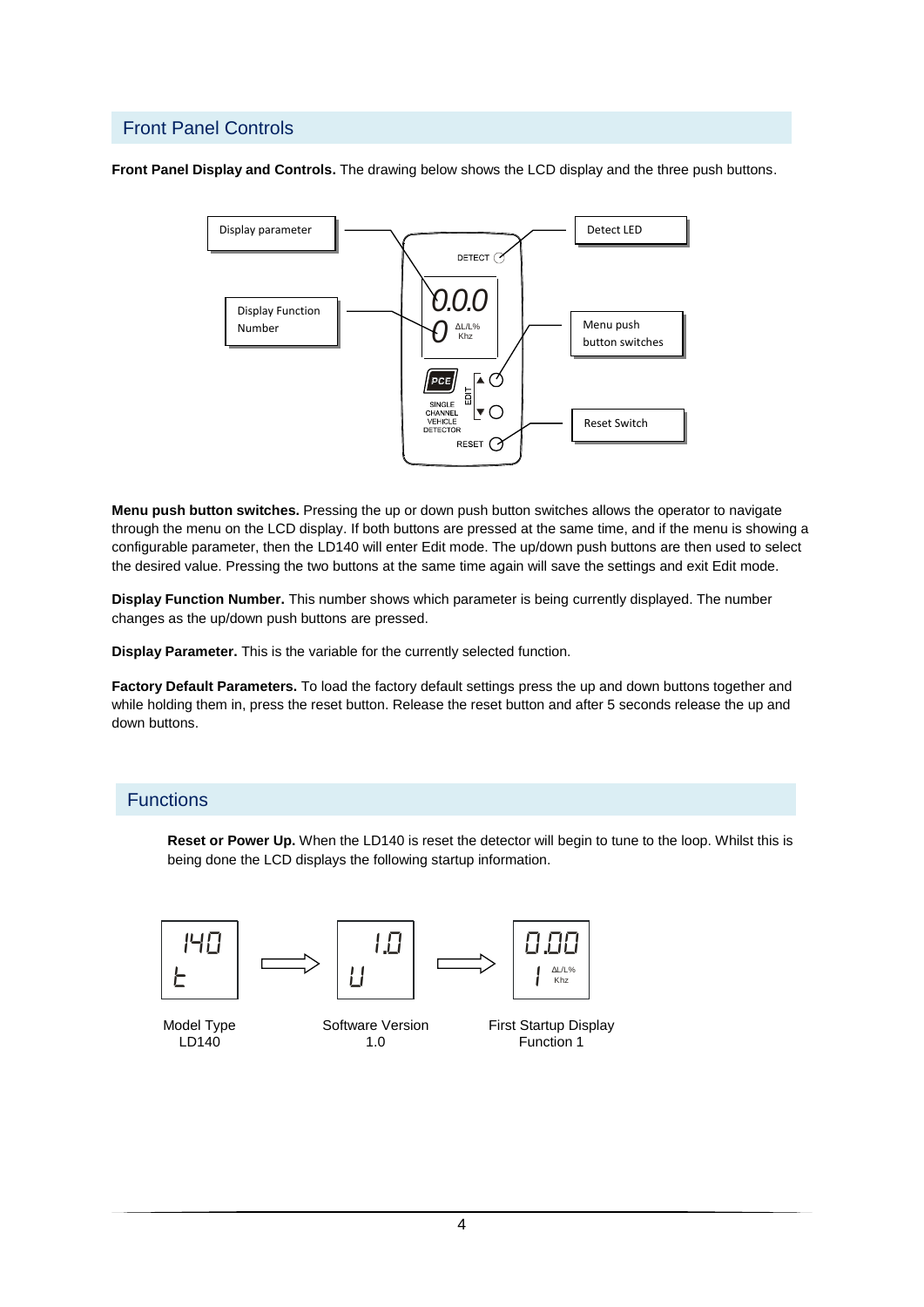1 **Change in Loop Inductance.** The LCD displays the inductance change of the loop as the vehicle travels over the loop. This value is expressed as a percentage change in loop inductance. When no vehicle is present, the value will toggle about 0%. When a vehicle enters the loop area the value will increase until it reaches a maximum value determined by the size, shape and height of the vehicle. As the vehicle continues to pass over the loop the value will fluctuate as the loop senses different parts of the vehicle. When the vehicle leaves the loop the value will drop back to zero.

When a vehicle enters the loop the value increases. As soon as the value is greater than the sensitivity setting, the detector presence output will give a detect output. This reading gives a good indication of the performance of the loop and assists with decision making in setting the sensitivity of the detector. This display is also used to show if there is a fault with the loop. The display will show "5hE" if there is a short circuit on the loop or the loop inductance is too small. The display will show "DPn" if the loop is open circuit or the loop inductance is too large.









No Vehicle present on loop showing 0.00%

Vehicle on loop showing 1.35% change in loop inductance

Loop error. Open circuit or too large

Loop error. Short circuit or too small

 **Loop Frequency.** The loop frequency (Khz) is used to determine how close the loop detector is operating to the upper and lower limits of the working range (23 – 130 Khz). The loop frequency is also useful to determine how close in frequency the loop is operating to an adjacent loop to prevent problems with crosstalk.





Loop Frequency 57.1 Khz

Loop Frequency 124 Khz

 $\overline{J}$  Detect Sensitivity. There are 23 selectable sensitivity levels. The detect sensitivity is the minimum change in inductance required to produce a detect output when the vehicle enters the loop. (%ΔL/L).

| <b>Sensitivity</b> | %AL/L | <b>Sensitivity</b> | $\%$ $\Delta$ L/L | <b>Sensitivity</b> | %AL/L  |
|--------------------|-------|--------------------|-------------------|--------------------|--------|
|                    | 0.01% |                    | 0.09%             |                    | 0.80%  |
|                    | 0.02% | 10                 | 0.10%             | 18                 | 0.90%  |
|                    | 0.03% |                    | 0.20%             | 19                 | 1.00 % |
|                    | 0.04% | 12                 | 0.30%             | 20                 | 2.00 % |
|                    | 0.05% | 13                 | 0.40%             | 21                 | 3.00 % |
| 6                  | 0.06% | 14                 | 0.50%             | 22                 | 4.00%  |
|                    | 0.07% | 15                 | 0.60%             | 23                 | 5.00 % |
|                    | 0.08% | 16                 | 0.70%             |                    |        |



Detector Sensitivity 0.02%

To change the sensitivity:

- 1. Push up and down buttons together to enter edit mode.
- 2. Use up or down buttons to select sensitivity.
- 3. Push up and down buttons together to exit edit mode.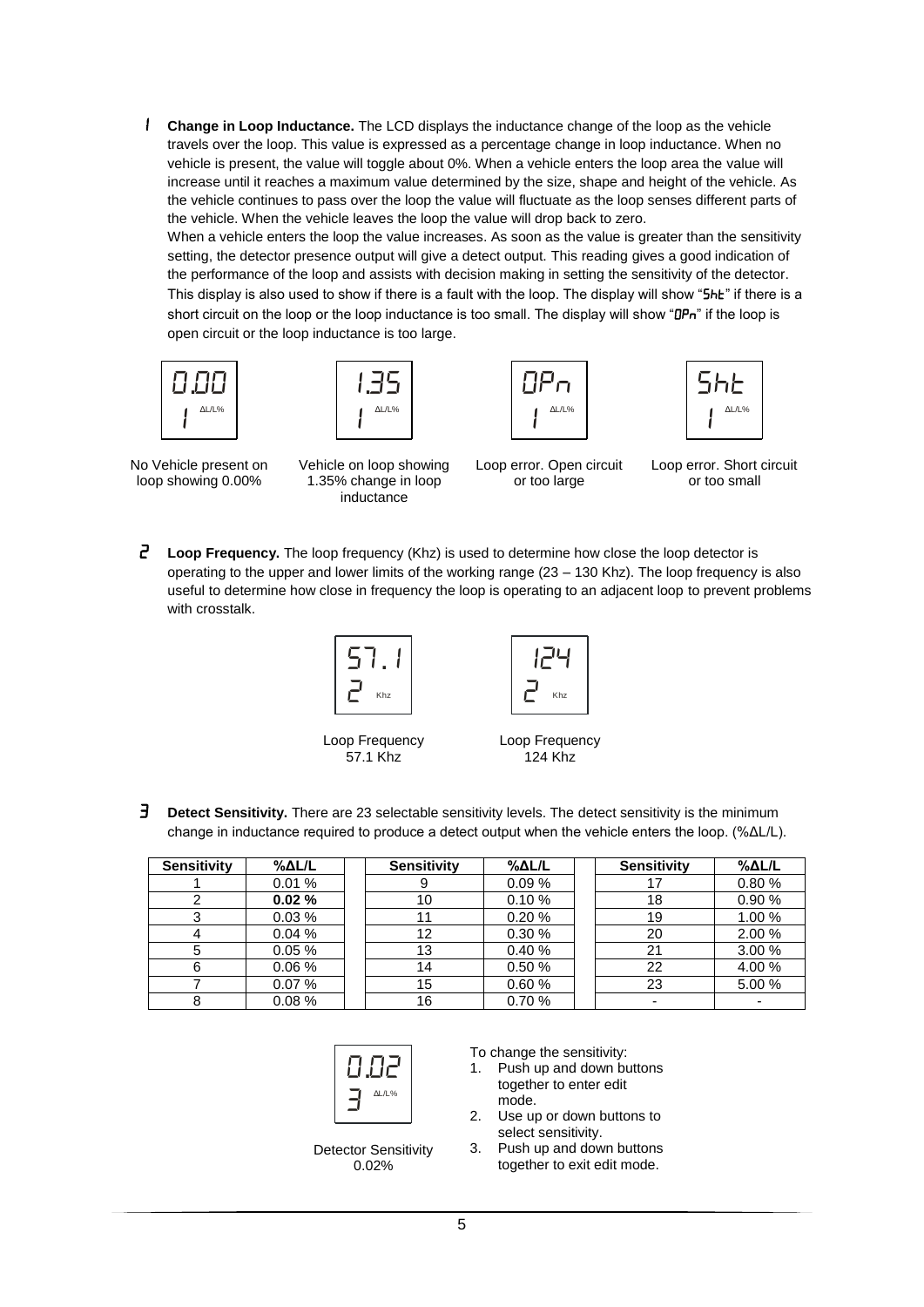4 **Automatic Sensitivity Boost.** This feature sets the undetect level to maximum sensitivity and is used to prevent loss of detection of high-bed vehicles.





To change the ASB: 1. Push up and down

buttons together to toggle mode.

Automatic Sensitivity Boost Disabled OFF

Automatic Sensitivity Boost enabled **ON** 

**5** Filter Timer. This timer is used to provide a delay between detection of the vehicle and switching of the output relay. This delay is normally used to prevent false detection of small or fast moving objects.

| <b>Filter</b> | <b>Seconds</b> | <b>Filter</b> | <b>Seconds</b> | <b>Filter</b> | <b>Seconds</b> | <b>Filter</b> | <b>Seconds</b>           |
|---------------|----------------|---------------|----------------|---------------|----------------|---------------|--------------------------|
|               | 0.05           | 8             | 0.15           | 15            | 0.80           | 22            | 6.00                     |
|               | 0.06           | 9             | 0.20           | 16            | 0.90           | 23            | 7.00                     |
| ົ             | 0.07           | 10            | 0.30           | 17            | 1.00           | 24            | 8.00                     |
|               | 0.08           |               | 0.40           | 18            | 2.00           | 25            | 9.00                     |
| 5             | 0.09           | 12            | 0.50           | 19            | 3.00           |               | $\overline{\phantom{a}}$ |
| 6             | 0.10           | 13            | 0.60           | 20            | 4.00           |               | $\overline{\phantom{0}}$ |
|               | 0.12           | 14            | 0.70           | 21            | 5.00           |               | $\overline{\phantom{0}}$ |



To change the filter:

- 1. Push up and down buttons together to enter edit mode.
- 2. Use up or down buttons to select the value.
- 3. Push up and down buttons together to
	- exit edit mode.
- **Extend Timer.** This feature extends the presence output relay after the vehicle has left the loop.

| <b>Extend</b> | <b>Seconds</b> | <b>Extend</b> | <b>Seconds</b> | <b>Extend</b> | <b>Seconds</b> | <b>Extend</b>            | <b>Seconds</b> |
|---------------|----------------|---------------|----------------|---------------|----------------|--------------------------|----------------|
|               | 0.05           |               | 0.15           | 15            | 0.80           | 22                       | 6.00           |
|               | 0.06           |               | 0.20           | 16            | 0.90           | 23                       | 7.00           |
| C             | 0.07           | 10            | 0.30           | 17            | 1.00           | 24                       | 8.00           |
|               | 0.08           |               | 0.40           | 18            | 2.00           | 25                       | 9.00           |
|               | 0.09           | 12            | 0.50           | 19            | 3.00           | -                        |                |
|               | 0.10           | 13            | 0.60           | 20            | 4.00           | $\overline{\phantom{0}}$ |                |
|               | 0.12           | 14            | 0.70           | 21            | 5.00           | -                        |                |



Extend Timer 0.08 seconds To change the Extend:

- 1. Push up and down buttons together to enter edit mode.
- 2. Use up or down buttons to select the value.
- 3. Push up and down buttons together to exit edit mode.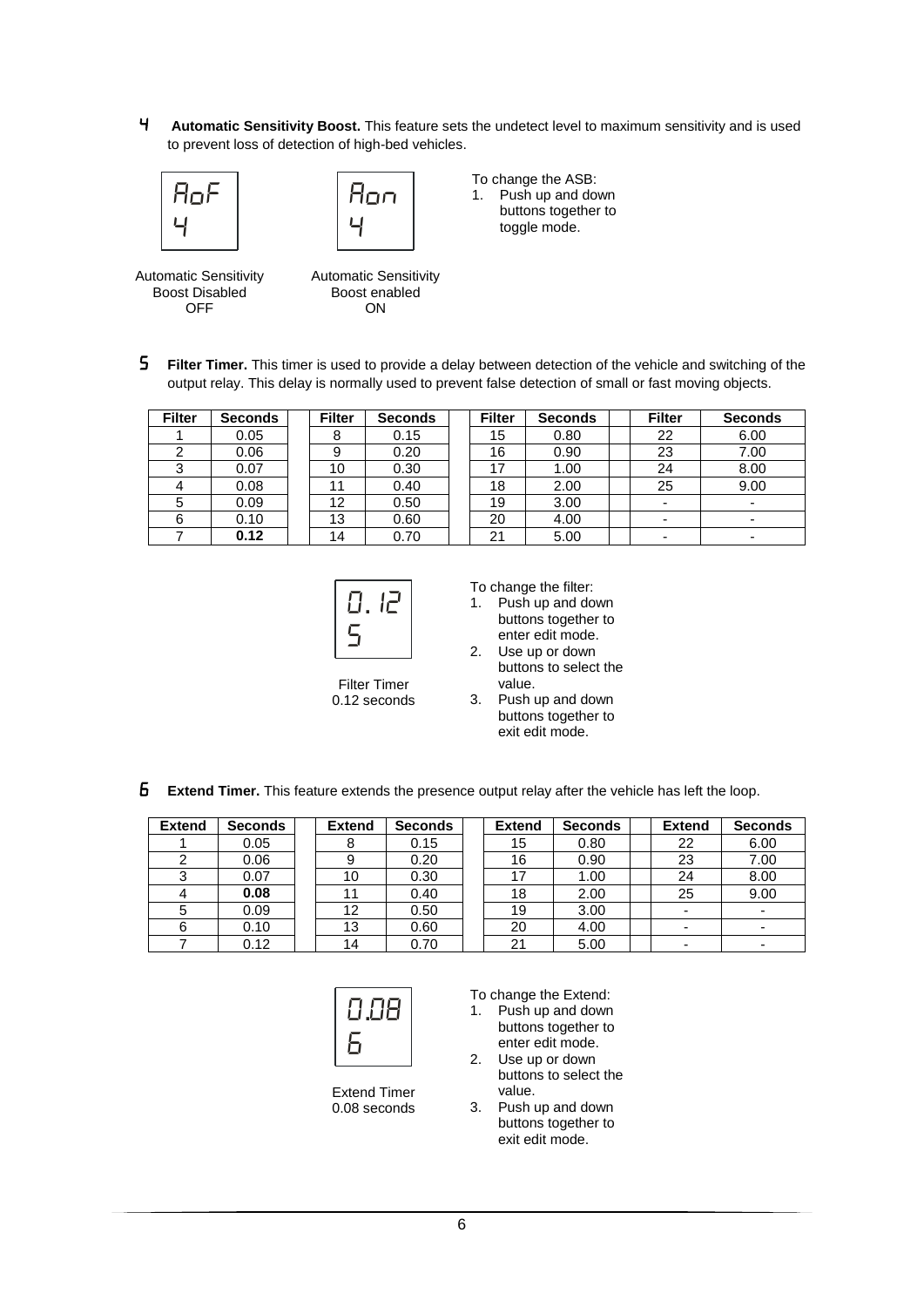7 **Selectable Pulse Time.** This feature sets the length of time that the pulse relay will be energized.

| <b>Pulse</b> | <b>Seconds</b> | <b>Pulse</b> | <b>Seconds</b> | <b>Pulse</b> | <b>Seconds</b> | <b>Pulse</b>             | <b>Seconds</b>           |
|--------------|----------------|--------------|----------------|--------------|----------------|--------------------------|--------------------------|
|              | 0.05           |              | 0.15           | 15           | 0.80           | 22                       | 6.00                     |
|              | 0.06           |              | 0.20           | 16           | 0.90           | 23                       | 7.00                     |
|              | 0.07           | 10           | 0.30           | 17           | 1.00           | 24                       | 8.00                     |
|              | 0.08           |              | 0.40           | 18           | 2.00           | 25                       | 9.00                     |
| 5            | 0.09           | 12           | 0.50           | 19           | 3.00           | ۰                        | $\blacksquare$           |
| 6            | 0.10           | 13           | 0.60           | 20           | 4.00           | ۰                        | $\overline{\phantom{a}}$ |
|              | 0.12           | 14           | 0.70           | 21           | 5.00           | $\overline{\phantom{0}}$ |                          |



To change the Pulse Time:

1. Push up and down buttons together to enter edit mode.

2. Use up or down buttons to select the value.

Pulse Timer 0.20 seconds

|    | vaiut.              |
|----|---------------------|
| 3. | Push up and down    |
|    | buttons together to |
|    | exit edit mode.     |

8 **Relay 2 Mode.** The Pulse relay 2 may be configured to operate in four different modes:

- a.  $H I$  To energize on detection of a vehicle for the duration of the pulse time.
- b. "DFF" To energize when the vehicle leaves the loop for the duration of the pulse time.

c. "dEt" - As a second detector presence output (fail secure).

- d. "FLE" As a loop fault output (normally used in traffic applications).
- e. "do5" Detect on STOP. Uses the pulse time (fail secure). From V3.0



Relay 2 Mode Pulse On detect On



Relay 2 Mode Presence Mode dEt



Relay 2 Mode Detect On STOP Mode doS

To change the Relay 2 Mode:

- 1. Push up and down buttons together to enter edit mode.
- 2. Use up or down buttons to select the mode.
- 3. Push up and down buttons together to exit edit mode.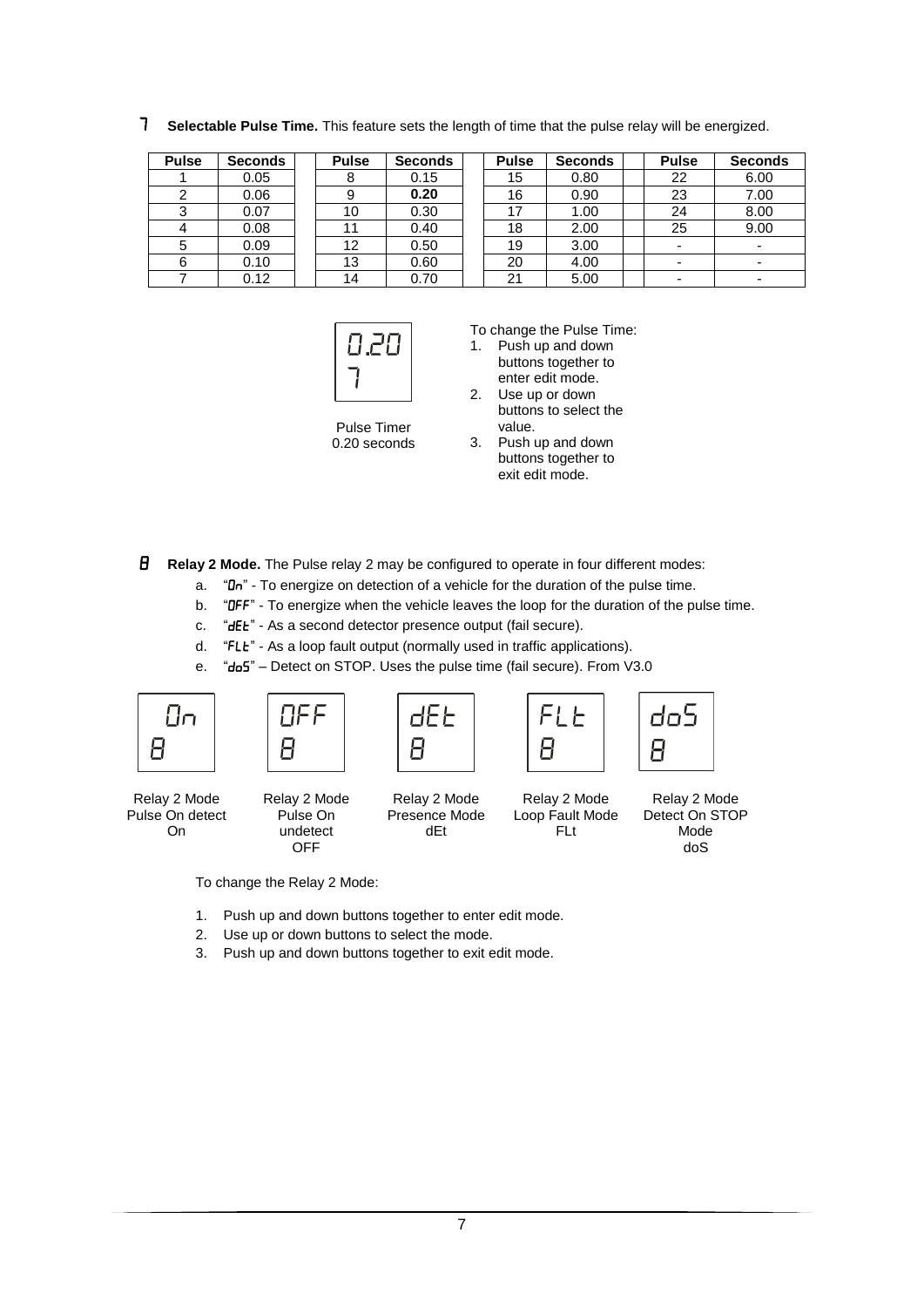**Presence Mode.** The presence time can be configured for an unlimited time depending on the value of the %ΔL/L, a limited time or for permanent presence. The limited time presence is normally used in traffic applications. The permanent presence feature ensures detection of the vehicle will be maintained when the vehicle is parked over the loop for extended periods.







Normal mode. Presence limited by %ΔL/L.



Presence limited to 3 Minutes.





Presence limited to 1 Second. Passage Mode

| Presence limited to |  |
|---------------------|--|

1 Hour.

To change the Presence Mode:

- 1. Push up and down buttons together to enter edit mode.
- 2. Use up or down buttons to select the value.
- 3. Push up and down buttons together to exit edit mode.



Presence limited to 10 Minutes.

- A **Selectable Fail Safe/ Fail Secure.** The presence relay 1 can be configured to operate in two modes: a. "SHF" - Fail safe operation.
	- b. "SEC" Fail secure operation.





To change the Relay 1 Mode: 1. Push up and down buttons together to

Fail secure operation enabled

toggle mode.

- Fail safe operation enabled
- 

**b** Adjustable loop frequency. The loop frequency can be adjusted for high or low frequency operation. This feature is used to adjust the loop frequency to prevent crosstalk with an adjacent loop on another loop detector.



 $FLO$ b

Loop Frequency **High** 

Loop Frequency Low

To change the Loop Frequency:

1. Push up and down buttons together to toggle mode.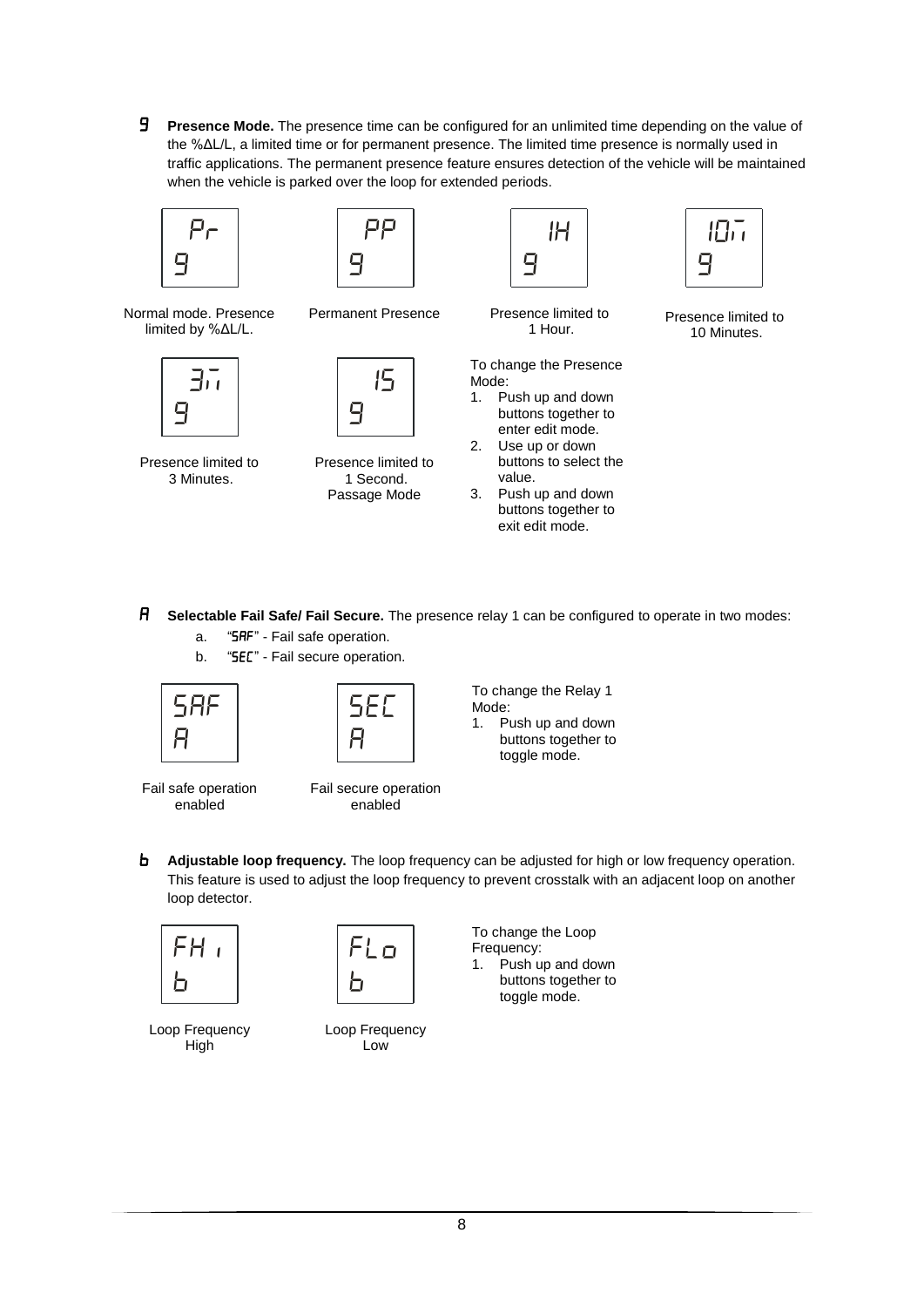**Power fail memory.** A new standard feature on the LD140 is a power fail memory facility. Should a power loss occur, the detector has the ability to remember if a vehicle is present on the loop eliminating a retune event when power is restored. This is ideal for applications where the loop detector is used as a safety device i.e. on barrier applications or rising bollards.





To change the Power fail mode: 1. Push up and down buttons together to toggle mode.

Power fail memory Disabled

Power fail memory Enabled

**d** Vehicle Counter. Counts vehicles as they move over the loop. The counter keeps its value in the event of a power failure and has a maximum value of 999999. The display is only 3 digits wide, so in order to read the six digit counter, the first three digits are displayed while flashing (**123**xxx) and then the last three digits are displayed (xxx**456**). This cycle is performed continuously. To reset the counter to zero press the up and down buttons simultaneously.





Counter High digits Flashing

Counter Low digits

The first three digits are shown flashing. The last three digits do not flash.

To reset the count to zero: 1. Push up and down buttons together.

 **MAX ΔL/L** or maximum change in inductance from the tuned value. This value is reset after the vehicle passes the loop. Whilst over the loop the detector records the peak change in inductance caused by the vehicle.



No vehicle on loop.



Vehicle on Loop. Maximum change in inductance shown.

This function cannot be edited.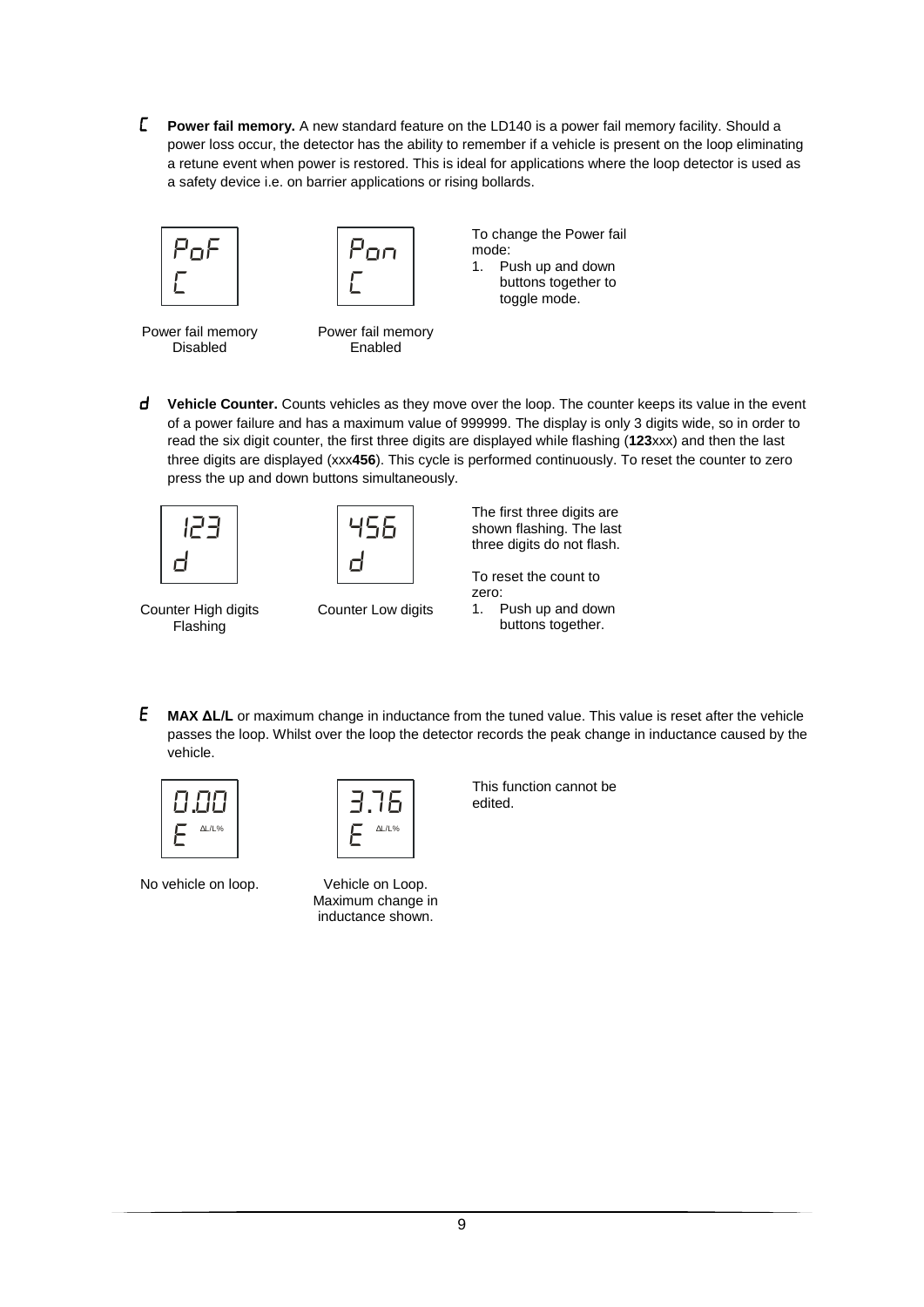F **MIN ΔL/L** or minimum change in inductance from the tuned value. This value is recorded as a vehicle passes over the loop and is displayed as the vehicle leaves the loop. This value is useful in determining the minimum change in inductance caused by vehicles over a period of time. This value is updated as each vehicle passes over the loop. If the change in inductance caused by a vehicle was greater than the previous vehicle, then the reading is not changed. If the change in inductance is smaller than the previous vehicle, then the reading is updated with the latest reading. Again this value is useful in determining the optimum sensitivity setting. To reset the reading to 9.99 press the up and down buttons simultaneously.





To reset the reading: 1. Push up and down buttons together.

Display has been reset to 9.99%

Vehicle has been on and off Loop. Minimum change displayed 0.74%

**Diagnostics** 

| <b>SYMPTOM</b>                                                                                            | <b>POSSIBLE CAUSE</b>                                                         | <b>SOLUTION</b>                                                                                                                                                                                                         |
|-----------------------------------------------------------------------------------------------------------|-------------------------------------------------------------------------------|-------------------------------------------------------------------------------------------------------------------------------------------------------------------------------------------------------------------------|
| The LCD display is not on.                                                                                | No power supply voltage on<br>the input.                                      | Check that the power supply is<br>correctly wired to the detector.<br>(PINS 1 and 2)                                                                                                                                    |
| The DETECT LED flashes<br>erratically or the change in<br>inductance value on the<br>display changes very | There may be a poor<br>connection in the loop or<br>loop feeder.              | Check all wiring. Tighten screw<br>terminals. Check for broken wires.                                                                                                                                                   |
| quickly with no vehicle<br>present.                                                                       | The detector may be<br>experiencing crosstalk with<br>the loop of an adjacent | Try changing frequencies using the<br>frequency switch. Put the detector<br>with the larger loop onto low                                                                                                               |
|                                                                                                           | detector.                                                                     | frequency and the detector with the<br>smaller loop onto high frequency.                                                                                                                                                |
| The DETECT LED<br>randomly stays on.                                                                      | Faulty loop or loop feeder<br>wiring.                                         | Check the wiring. Tighten screw<br>terminals. Check for pinched or bent<br>wires. Is the feeder wire twisted?                                                                                                           |
|                                                                                                           | Movement of the loop in the<br>ground.                                        | Check for cracks in the road surface<br>near the loop.                                                                                                                                                                  |
| The LCD display is<br>showing 5hE.                                                                        | The loop inductance is to<br>small or the loop is short<br>circuit.           | Check that there is no short circuit<br>on the loop feeder wiring or the loop.<br>If there is no short circuit then the<br>inductance is to small and more<br>turns of wire should be added to the<br>loop.             |
| The LCD display is<br>showing DPn.                                                                        | The loop inductance is too<br>large or the loop is open<br>circuit.           | Check that there is electrical<br>continuity on the loop. This can be<br>done using a multimeter on the<br>ohms range (< $5 \Omega$ ). If the loop<br>inductance is too large then try<br>reducing the number of turns. |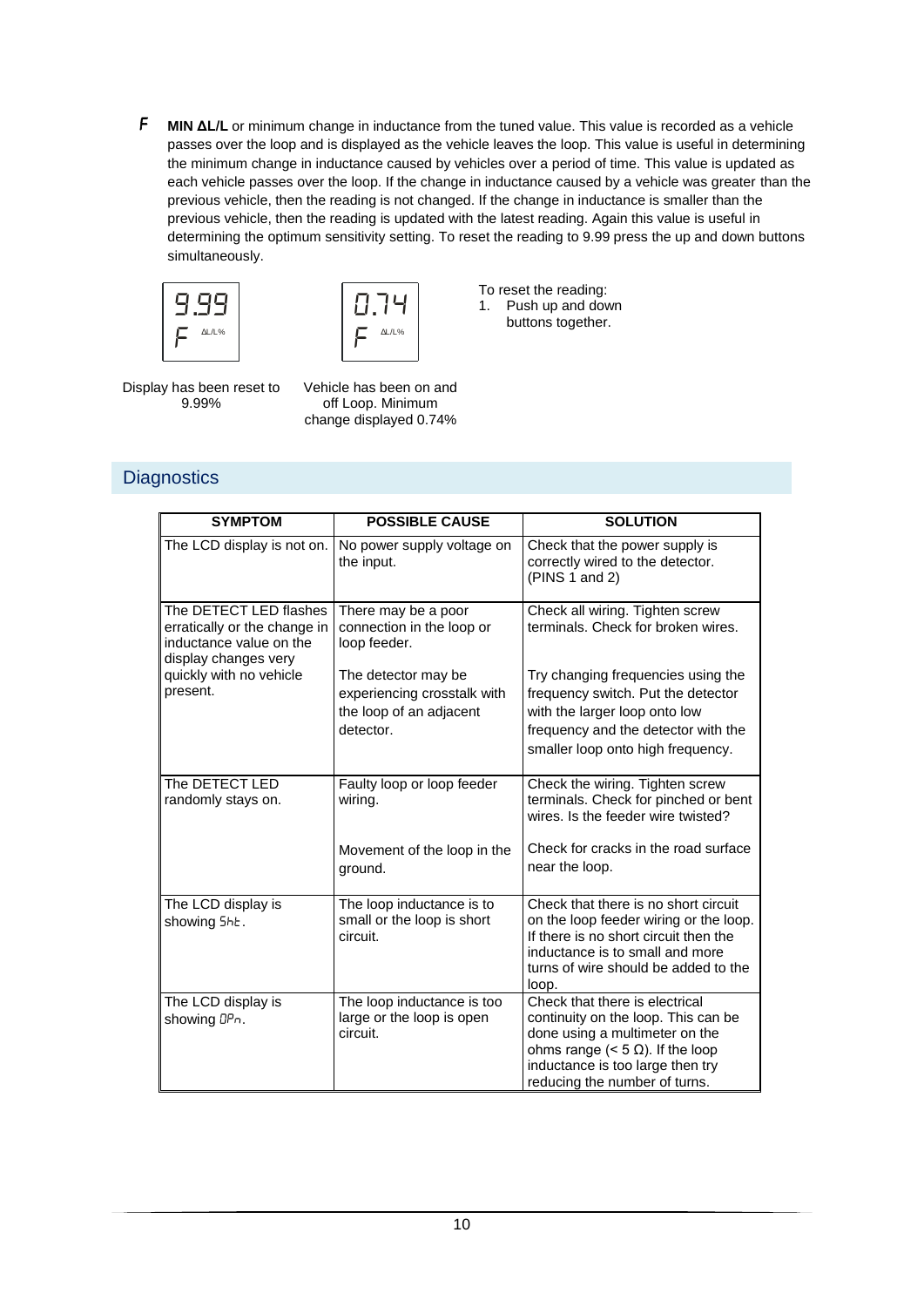# Typical Configurations

The following table shows some standard settings for various applications of the LD140. The user must change these settings to suit the application.

| <b>Function</b><br><b>Number</b> | <b>Access Control</b><br>(Gate/Door<br>activation) | <b>Parking</b><br>(Barrier/Gate Safety)<br>Cars | <b>Parking</b><br>(Barrier/Gate Safety)<br><b>Trucks</b> | <b>Traffic</b><br>(Traffic Light<br>Actuation) |
|----------------------------------|----------------------------------------------------|-------------------------------------------------|----------------------------------------------------------|------------------------------------------------|
| $\overline{J}$                   | 0.05                                               | 0.05                                            | 88 I                                                     | 0.02                                           |
|                                  | AL/L%                                              | AL/L%                                           | AL/L%                                                    | $\Delta L/L\%$                                 |
| Ч                                | AoF                                                | Aon                                             | Aon                                                      | AoF                                            |
|                                  | $\overline{4}$                                     | 닉                                               | 닉                                                        | Ч                                              |
| $\overline{5}$                   | 0, l <sup>2</sup>                                  | 0, l <sup>2</sup>                               | 0, l <sup>2</sup>                                        | 0.05                                           |
|                                  | 5                                                  | 5                                               | 5                                                        | 5                                              |
| 6                                | 0.08                                               | 0.08                                            | 0.08                                                     | 0.05                                           |
|                                  | 6                                                  | 6                                               | 6                                                        | $\overline{5}$                                 |
| $\overline{1}$                   | 0,20                                               | 0.20                                            | 020                                                      | 020<br>7                                       |
| θ                                | Ūπ                                                 | $\Box$                                          | $\Box$                                                   | FLE                                            |
|                                  | 8                                                  | 8                                               | Β                                                        | 8                                              |
| 9                                | $P_{\Gamma}$                                       | Pr                                              | Pr                                                       | 107                                            |
|                                  | 9                                                  | 9                                               | 9                                                        | 9                                              |
| $\boldsymbol{\mathsf{H}}$        | <b>SRF</b>                                         | <b>SRF</b>                                      | <b>SAF</b>                                               | <b>SEC</b>                                     |
|                                  | A                                                  | A                                               | Ĥ                                                        | A                                              |
| $\sqrt{2}$                       | PoF                                                | Pon                                             | Pon                                                      | PoF                                            |
|                                  | Ē                                                  | Г                                               | Г                                                        | $\overline{\mathsf{L}}$                        |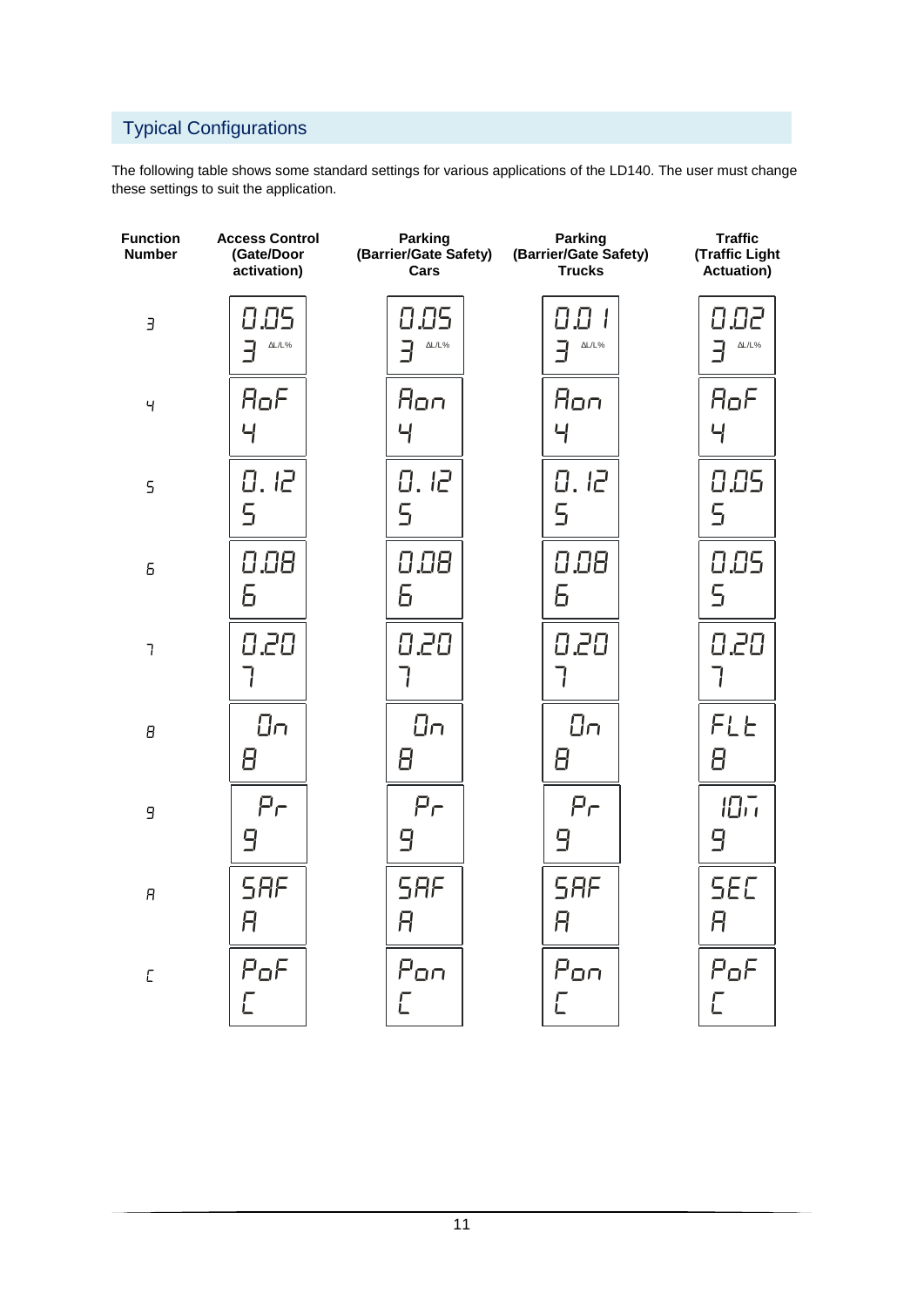#### Wiring Diagram



#### Loop Installation Guide

- 1. The detector should be installed in a waterproof housing as close to the loop as possible.
- 2. The loop and feeder should be made from insulated copper wire with a minimum cross-sectional area of 1.5mm<sup>2</sup> . The feeder should be twisted with at least 20 turns per metre. Joints in the wire are not recommended and must be soldered and made waterproof. Faulty joints could lead to incorrect operation of the detector. Feeders which may pick up electrical noise should use screened cable, with the screen earthed at the detector.
- 3. The loop should be either square or rectangular in shape with a minimum distance of 1 metre between opposite sides. Normally 3 turns of wire are used in the loop. Large loops with a circumference of greater than 10 metres should use 2 turns while small loops with a circumference of less than 6 metres should use 4 turns. When two loops are used in close proximity to each other it is recommended that 3 turns are used in one and 4 turns in the other to prevent cross-talk.
- 4. Cross-talk is a term used to describe the interference between two adjacent loops. To avoid incorrect operation of the detector, the loops should be at least 2 metres apart and on different frequency settings.
- 5. For loop installation, slots should be cut in the road using a masonry cutting tool. A 45° cut should be made across the corners to prevent damage to the wire on the corners. The slot should be about 4mm wide and 30mm to 50mm deep. Remember to extend the slot from one of the corners to the road-side to accommodate the feeder.
- 6. Best results are obtained when a single length of wire is used with no joints. This may be achieved by running the wire from the detector to the loop, around the loop for 3 turns and then back to the detector. The feeder portion of the wire is then twisted. Remember that twisting the feeder will shorten its length, so ensure a long enough feeder wire is used.
- 7. After the loop and feeder wires have been placed in the slot, the slot is filled with epoxy compound or bitumen filler.

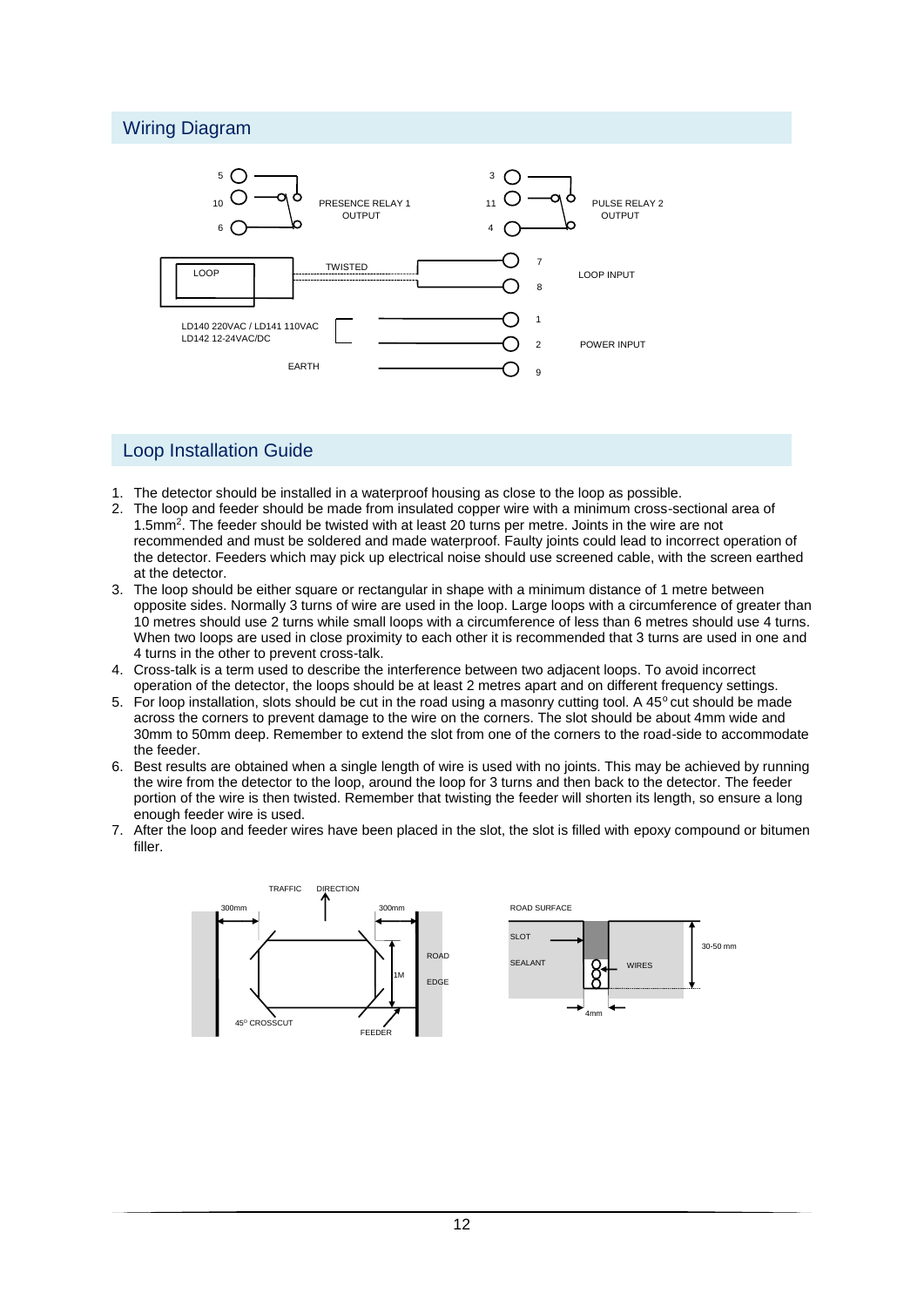## LD140 Configuration

- **1. Connect the wiring according to the pin-out on the side label of the detector.**
- 1.1 Connect the power supply to the terminals 1 & 2.
- 1.2 Connect the loop to the terminals 7 & 8.<br>1.3 Connect the relay outputs as required.
- 1.3 Connect the relay outputs as required. The relays are fail safe (factory default) and the normally open/normally closed contacts are indicated with the detector switched on and tuned to the loop, with no vehicle on the loop.

#### **2. The next step is setting the configuration parameters on the display.**

- 2.1 Set up the desired detect sensitivity (function *)*. The factory default is 0.02%.
- 2.2 Select Automatic sensitivity boost (function 4*)*. The factory default is disabled, AoF.
- 2.3 The filter delay (function 5) is used to delay the switching ON of the detector when a vehicle moves onto the loop. The factory default is 120ms.
- 2.4 The Extend delay (function  $\bf{5}$ ) is used to keep the presence relay switched on for a short period after the vehicle has left the loop. This is used to prevent the detector from giving a false undetect. The factory default is 80ms.
- 2.5 The pulse time (function 7) is used to set the duration of the pulse relay. The factory default is 200ms.
- 2.6 The relay 2 mode (function **B**) is used to configure the pulse relay. The factory default is pulse on detect.
- 2.7 The permanent presence (function **9**) is used when the loop detector must detect a vehicle for hours or days at a time. For example in a parking bay. Keep this off for normal use.
- 2.8 The relay 1 mode (function  $\vec{H}$ ) is used to configure the presence relay. The factory default is fail safe.
- 2.9 The frequency (function **b**) is used to change the loop frequency. If the loop detector is experiencing interference from an adjacent detector (crosstalk) or from another source, the problem can be eliminated by switching this switch on. For normal operation this setting is FH<sub>i</sub>.
- 2.10 Set up the desired power fail mode (function **[**). The factory default is disabled, P<sub>o</sub>F.

#### Powering up and testing the LD140

- 1. Switch on the power and observe the LED and LCD display on the front of the detector.
- 2. The LCD display is an indication of power and must always be on.
- 3. The detect light indicates if there is a vehicle present on the loop. When the power is first applied to the detector this light flashes a couple of times indicating that the detector has tuned to the loop. The number of flashes indicates the frequency of the oscillator multiplied by 10 KHz (Kilohertz). For example, 7 flashes indicates that the loop frequency is between 70 and 80 KHz. If this light does not flash and stays on there is a problem with the loop or wiring.
- 4. The function (1) on the LCD display indicates change in inductance or loop fault. Some of the common problems are:
	- a. The loop wires have a short circuit. Check the wiring.
	- b. The loop inductance is too small. More turns must be added to the loop. For a 2m by 1m loop 3 turns is suitable. A wire size of 1.5mm<sup>2</sup> cross sectional area is recommended.
	- c. The loop inductance is too big. This is very seldom a problem as most loops have an inductance of less than 500uH. A solution is to reduce the number of turns on the loop.
	- d. The loop is open circuit. Check the wiring.

If the detector is erratic the problem may be more difficult to find. The first step is to check the loop wiring. Many intermittent problems can be attributed to poor wiring connections and even movement in the loop. The next step is to change the loop frequency, and finally it may be necessary reduce the loop sensitivity.

Care must be given to the placement of the loop. The loop should not be put below reinforcing mesh, should be kept away from any metal objects such as a manhole and should also not be too close to sliding gates, etc.